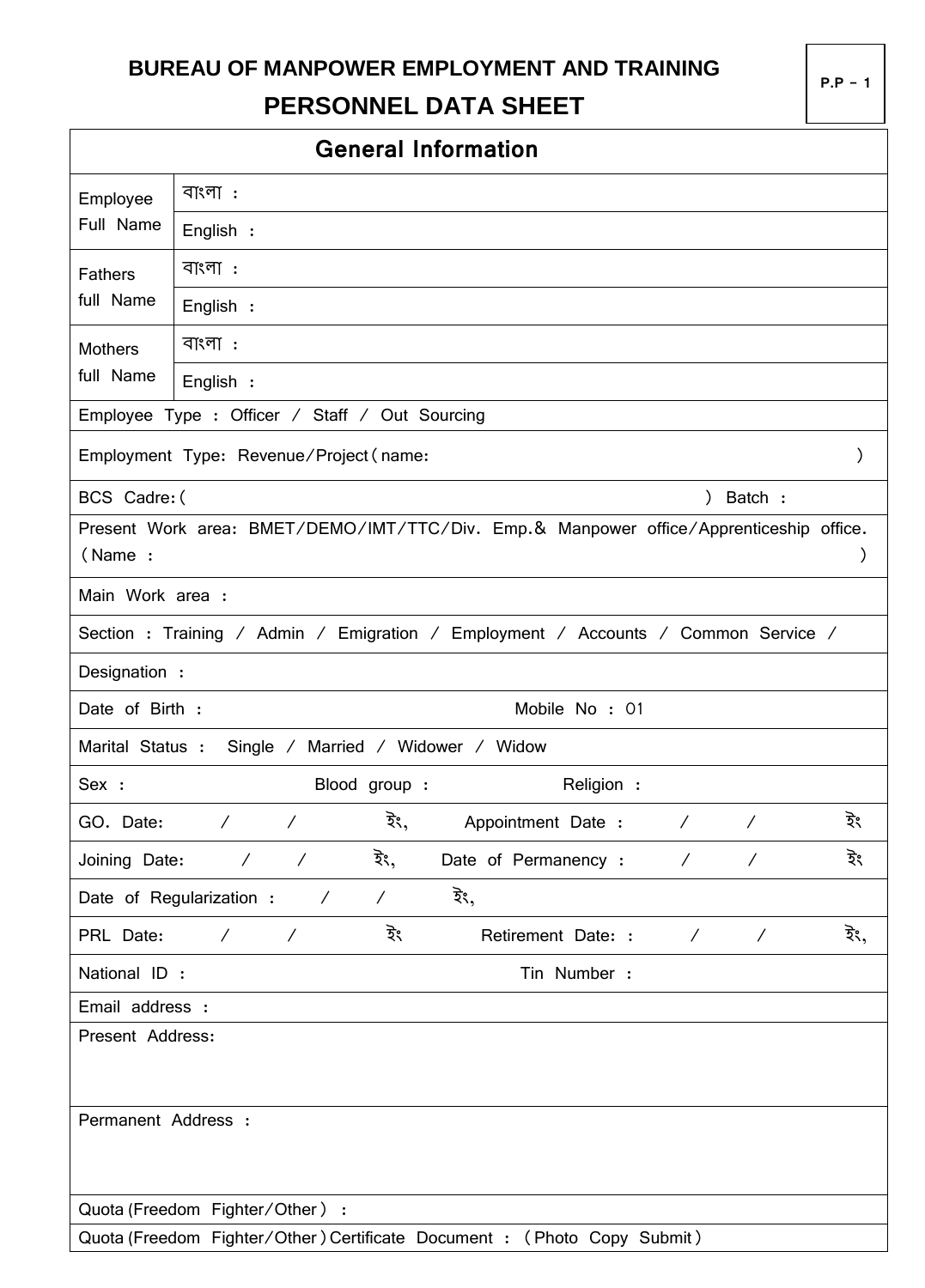| <b>SPOUSE INFORMATION</b> |             |                             |  |  |  |  |  |
|---------------------------|-------------|-----------------------------|--|--|--|--|--|
| Spouse                    | বাংলা:      |                             |  |  |  |  |  |
| Full Name                 | English :   |                             |  |  |  |  |  |
| Email address :           |             | Mobile No: 01               |  |  |  |  |  |
| Date of Birth :           |             | District :                  |  |  |  |  |  |
| Occupation :              |             |                             |  |  |  |  |  |
|                           |             | <b>CHILDREN INFORMATION</b> |  |  |  |  |  |
| Child Full                | $\exists$ । |                             |  |  |  |  |  |
| Name                      | English :   |                             |  |  |  |  |  |
| Date of Birth :           |             | Gender :                    |  |  |  |  |  |
| Child Full                | বাংলা:      |                             |  |  |  |  |  |
| Name                      | English :   |                             |  |  |  |  |  |
| Date of Birth :           |             | Gender :                    |  |  |  |  |  |
| Child Full                | বাংলা:      |                             |  |  |  |  |  |
| Name                      | English :   |                             |  |  |  |  |  |
| Date of Birth :           |             | Gender :                    |  |  |  |  |  |
| Child Full                | বাংলা :     |                             |  |  |  |  |  |
| Name                      | English :   |                             |  |  |  |  |  |
| Date of Birth :           |             | Gender :                    |  |  |  |  |  |

| EMPLOYEE EDUCATIONAL QUALIFICATION         |        |                  |              |        |  |  |  |  |
|--------------------------------------------|--------|------------------|--------------|--------|--|--|--|--|
| Name of Institute:                         | Degree | Board/University | Passing Year | Result |  |  |  |  |
|                                            |        |                  |              |        |  |  |  |  |
|                                            |        |                  |              |        |  |  |  |  |
|                                            |        |                  |              |        |  |  |  |  |
|                                            |        |                  |              |        |  |  |  |  |
|                                            |        |                  |              |        |  |  |  |  |
| Certificate Document : (Photo Copy Submit) |        |                  |              |        |  |  |  |  |

## **TRAINING RECORD**

| <b>LOCAL TRAINING</b>                      |             |      |    |       |  |  |  |  |  |  |
|--------------------------------------------|-------------|------|----|-------|--|--|--|--|--|--|
| Course Title                               | Institution | From | To | Grade |  |  |  |  |  |  |
|                                            |             |      |    |       |  |  |  |  |  |  |
|                                            |             |      |    |       |  |  |  |  |  |  |
|                                            |             |      |    |       |  |  |  |  |  |  |
|                                            |             |      |    |       |  |  |  |  |  |  |
|                                            |             |      |    |       |  |  |  |  |  |  |
|                                            |             |      |    |       |  |  |  |  |  |  |
|                                            |             |      |    |       |  |  |  |  |  |  |
|                                            |             |      |    |       |  |  |  |  |  |  |
| Certificate Document : (Photo Copy Submit) |             |      |    |       |  |  |  |  |  |  |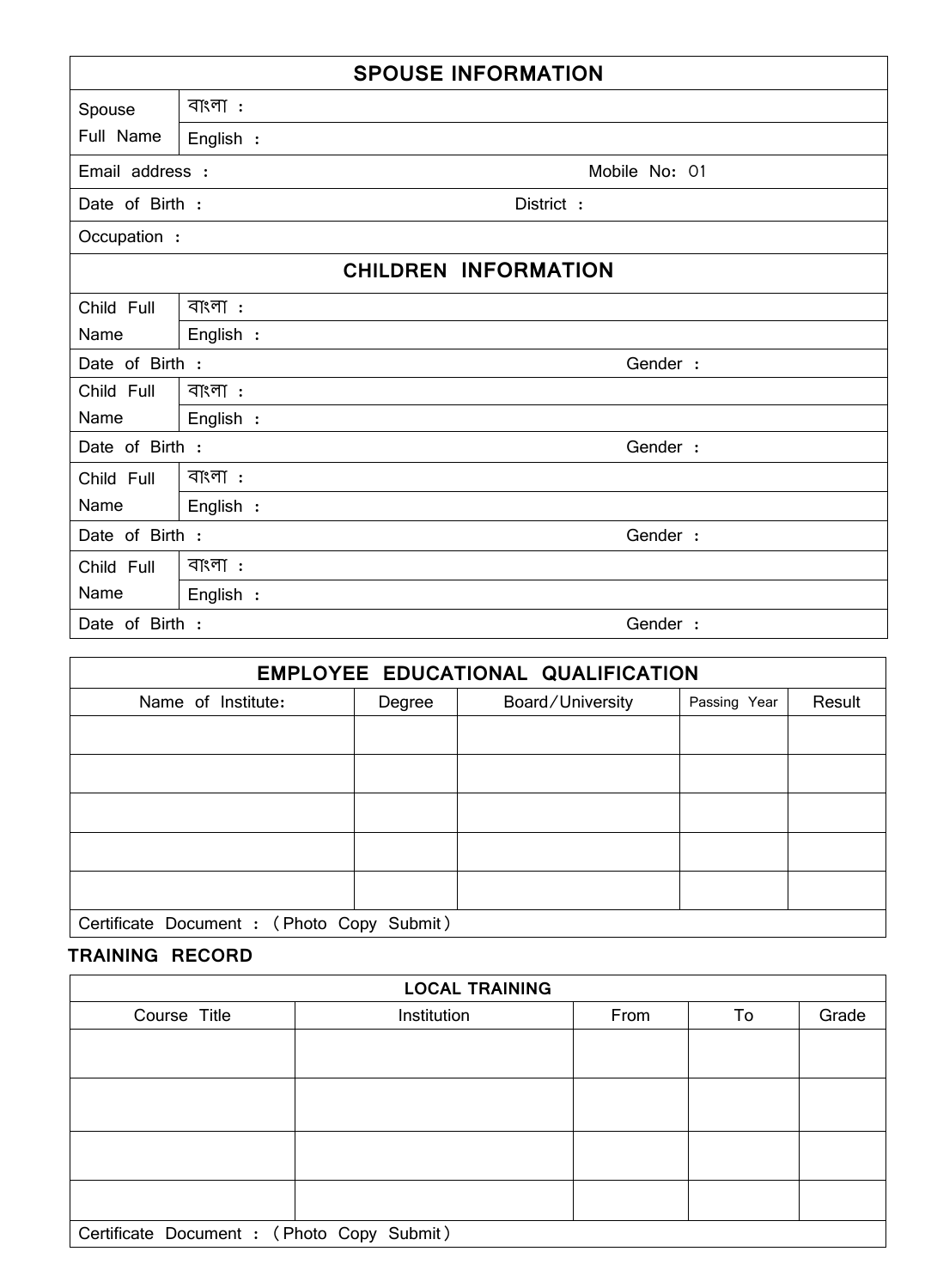| <b>FOREIGN TRAINING</b>                            |  |                                        |                                              |         |      |  |      |    |       |
|----------------------------------------------------|--|----------------------------------------|----------------------------------------------|---------|------|--|------|----|-------|
| Course Title                                       |  |                                        | Institution                                  | Country | From |  | To   |    | Grade |
|                                                    |  |                                        |                                              |         |      |  |      |    |       |
|                                                    |  |                                        |                                              |         |      |  |      |    |       |
|                                                    |  |                                        |                                              |         |      |  |      |    |       |
|                                                    |  |                                        |                                              |         |      |  |      |    |       |
|                                                    |  |                                        |                                              |         |      |  |      |    |       |
|                                                    |  |                                        |                                              |         |      |  |      |    |       |
| Certificate Document : (Photo Copy Submit)         |  |                                        |                                              |         |      |  |      |    |       |
|                                                    |  |                                        | <b>FOREIGN TRAVEL</b>                        |         |      |  |      |    |       |
| Country                                            |  | <b>PURPOSE</b>                         |                                              |         | From |  |      | To |       |
|                                                    |  |                                        |                                              |         |      |  |      |    |       |
|                                                    |  |                                        |                                              |         |      |  |      |    |       |
| Documents : (Photo Copy Submit)                    |  |                                        |                                              |         |      |  |      |    |       |
|                                                    |  |                                        | <b>Additional Professional Qualification</b> |         |      |  |      |    |       |
|                                                    |  |                                        |                                              |         |      |  |      |    |       |
|                                                    |  |                                        | <b>Honors and Award</b>                      |         |      |  |      |    |       |
| Title :                                            |  |                                        |                                              |         |      |  |      |    |       |
| Ground:                                            |  |                                        |                                              |         |      |  |      |    |       |
|                                                    |  |                                        |                                              |         |      |  |      |    |       |
| OTHER SERVICES (PRIOR CIVILIAN GAZETTED POST/RANK) |  |                                        |                                              |         |      |  |      |    |       |
| Name of Employer                                   |  | Address<br>Position<br>Type of Service |                                              |         |      |  | From |    | To    |
|                                                    |  |                                        |                                              |         |      |  |      |    |       |
|                                                    |  |                                        |                                              |         |      |  |      |    |       |
|                                                    |  |                                        |                                              |         |      |  |      |    |       |

## **SERVICE HISTORY**

| No of                           | Service | Gazetted | Encadrement | Seniority | Cadre |  |  |
|---------------------------------|---------|----------|-------------|-----------|-------|--|--|
| Employee                        | Date    | Date     | Date        | Date      |       |  |  |
|                                 |         |          |             |           |       |  |  |
|                                 |         |          |             |           |       |  |  |
|                                 |         |          |             |           |       |  |  |
|                                 |         |          |             |           |       |  |  |
|                                 |         |          |             |           |       |  |  |
|                                 |         |          |             |           |       |  |  |
|                                 |         |          |             |           |       |  |  |
|                                 |         |          |             |           |       |  |  |
| Documents : (Photo Copy Submit) |         |          |             |           |       |  |  |